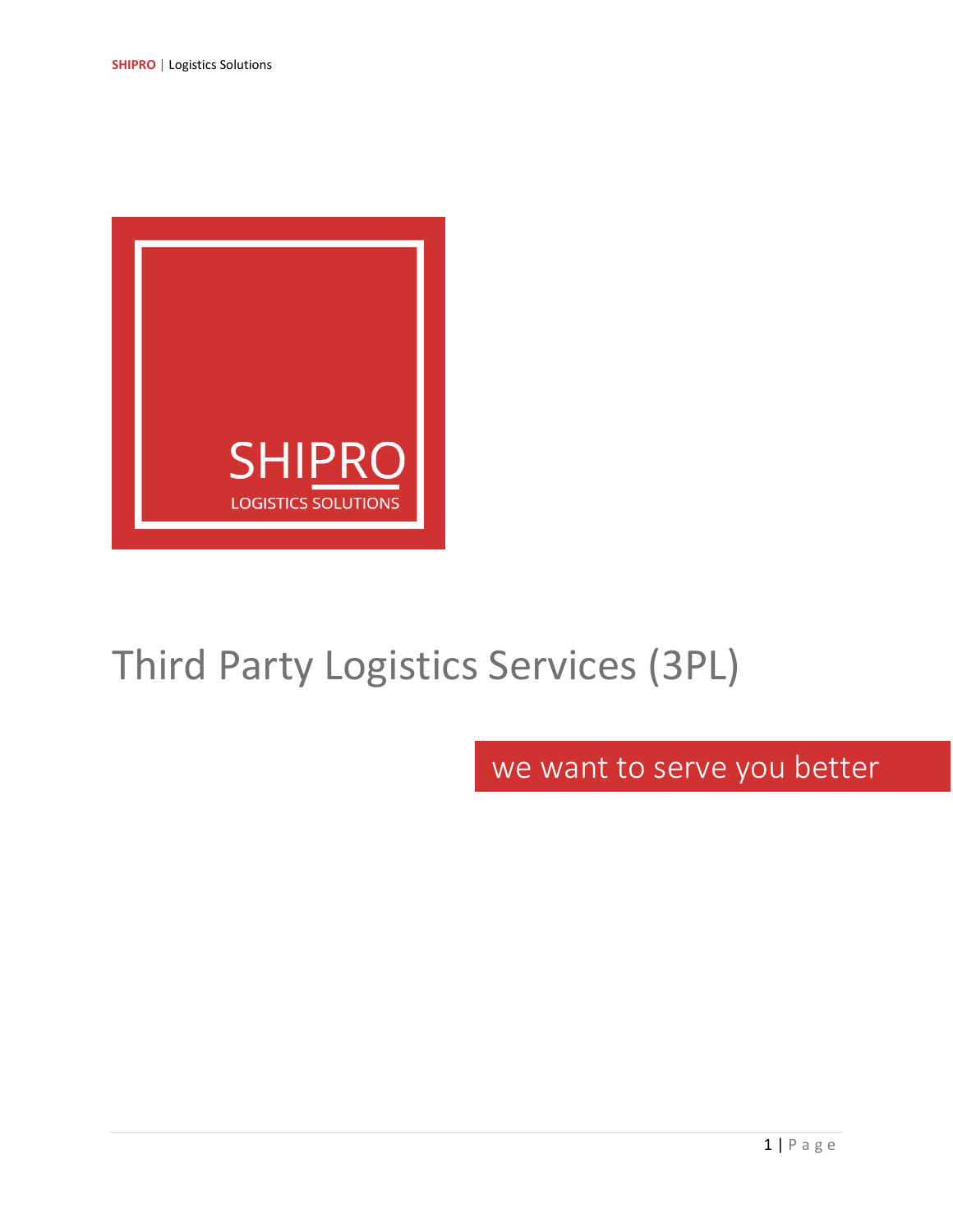## A. Introduction

SHIPRO is a full-service logistics services provider headquartered in Amman, Jordan. We work with clients in Jordan, Philippine, Turkey, United Kingdom, and United States, and abroad to support their domestic and international logistics needs via road, air, rail, and sea transport. We also offer services related to warehousing, customs, and purchasing.

At SHIPRO, we proudly stand head and shoulders above our competitors offering similar logistics services. Our unique combination of experience, service, and technology allows us to provide logistics services that offer a high degree of reliability while remaining cost-effective.

I encourage you to review this proposal thoroughly, and provide any feedback using the commenting system on the right of the proposal.

On behalf of the entire team at SHIPRO, I thank you for the opportunity to earn your business. We look forward to supporting your logistics needs for many years to come!

Outsourcing in the supply chain of logistics teams may sound farfetched. After all, outsourcing typically refers to sending jobs overseas. Yet in outsourced logistics simply refers to hiring a third-party logistics service, 3PL, to handle the logistics services. From securing inventory to transporting goods from Point A to Point B, 3PL are taking over as in-house logistics teams fall flat. Two of the most prominent businesses in the USA are following this movement—Target and Justin Brand.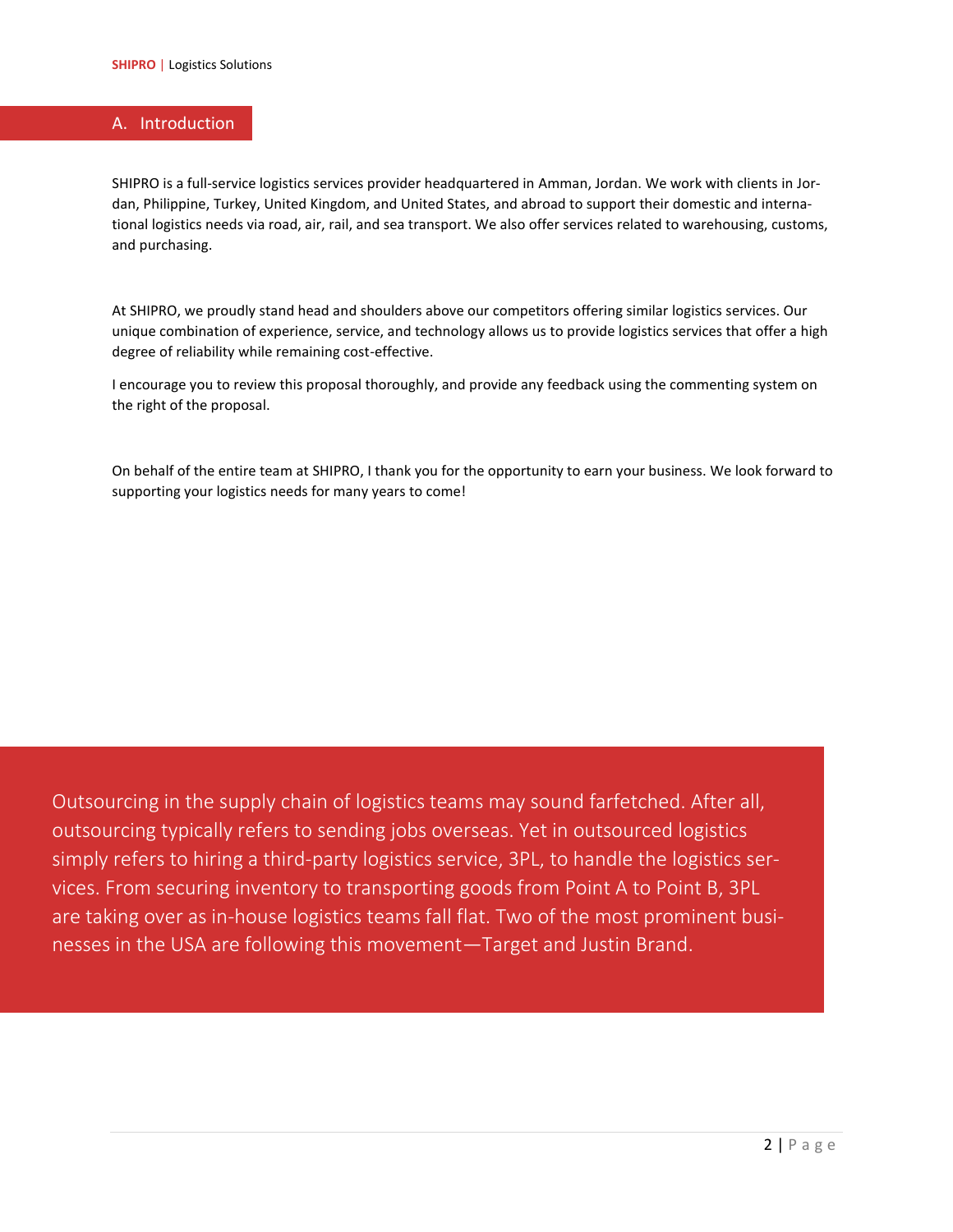## B. Third Party Logistics Services

The main reason that using a 3PL service for a brand, big or small, is that outsourced logistics frees up a business to focus on what they know best. After all, unless a business is in the business of logistics, then it is not a forte that comes naturally. As organizations grow and expand the reality is that they are unable to keep up with the constant changes and evolutions of the logistics world. The same goes for the marketing sector and IT departments. While in-house departments were once sufficient to handle the tech, marketing and distribution needs of a company, the expansion created by globalization and the Internet has changed all of that.

## Benefits of a 3PL

According to Supply Chain 24/7 the four main reasons why businesses are turning to 3PL are:

- Overall cost for supply chain
- Flexibility and adaptability
- Capital investment and ongoing expansion needs
- Improvement of service levels due to a dedicated logistics provider

For businesses, such as Target and Justin Brands, that have a global reach there is the vital necessity to make the supply chain a success. As noted in the recent supply chain catastrophe of the Canadian Target stores, a supply chain with a kink will break a business in a very short period of time. By outsourcing the logistics of a supply chain, a company can turn to the professionals for tackling the ins and outs of inventory, warehousing, transportation and distribution. Having an expert team of logistics providers working for a business can be the boost it needs to advance to the next level.

# Supply Chain Satisfaction

As noted by Inbound Logistics more and more businesses are moving toward outsourced logistics and the use of third-party logistics companies to handle their supply chain needs. In a IL survey the results showed that 93 percent of businesses utilized inbound logistics services. Warehousing was another popular category of 3PL usage with 86 percent noting they also used this service. The trucking industry is another faction that responds well to 3PL, given the increase of freight opportunities from LTL to long haul due to 3PL. Having a 3PL provider handling logistics and transportation functions streamlines the efficiency for both shippers who move thousands of pounds of freight every day. Overall, the benefits of going 3PL are exponentially increasing thanks to the growth of globalization and the increased supply and demand of consumer goods in the US.

Our 3PL support, which does not insist on in-house assets, constructs and operates systems which perfectly match the needs of the customer. We take care of a wide range of tasks to enable our customers to concentrate on their own strategic business. These include logistics operations, and logistics planning, management and improvements.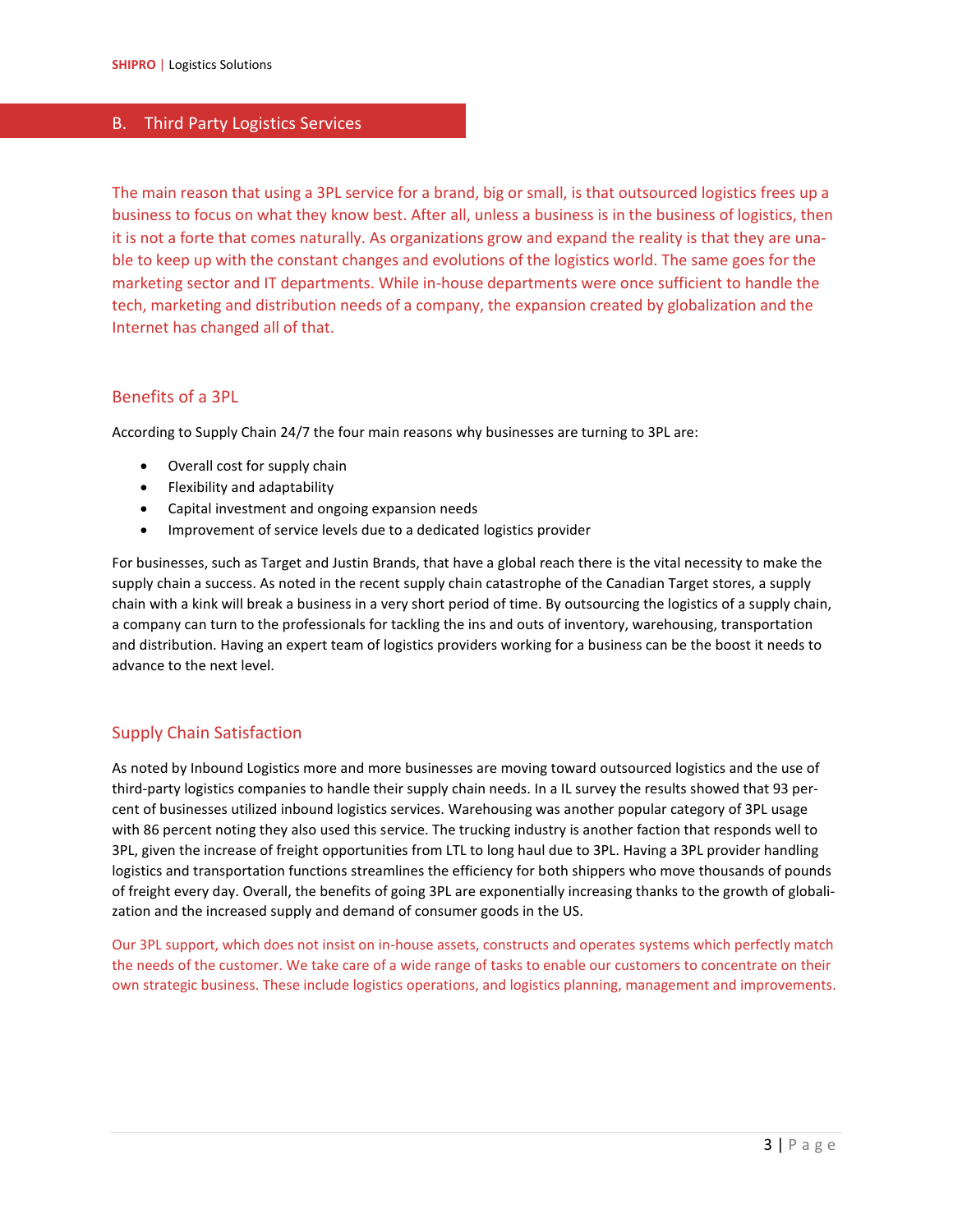## C. Available Logistics Services

## **Global logistics solutions**

By means of a seamless domestic and overseas logistics system and provision of timely supply chain information, we build and operate logistics meeting your needs.

### **Air Freight Services**

SHIPRO provides a turnkey service for your international air transport needs. We work with the world's leading commercial freight airlines to ensure that your long-distance freight is delivered on-time on a consistent basis. We provide a comprehensive customs service that ensures that your air freight is accompanied by all necessary documentation for the countries of origin and destination.

#### ■ Sea Freight Services

SHIPRO's sea freight services are the best way to handle large-scale international logistics needs. We have operations at several international sea ports around the world, and work with an established network of sea freight transport providers to ensure that your freight is transported via the most time and cost-effective means. We support full and partial container loads, and handle all customs documents for countries of origin and destination.

#### ■ Road Freight Services

SHIPRO offers full support for all of your road freight needs. We support local, interstate, and international road freight transport, including solo and combined transports, oversize cargo, and partial loads. We operate through an established network of road freight carriers who have been through our extensive screening process.

#### ■ Courier Services

SHIPRO provides full support for all of your small parcel's shipments, we support domestic and international express shipments.

#### ■ Warehousing Services

Our outsourced Duty Paid & Free Zone Warehouses. Supported with a reliable Delivery services Covering all Over Jordan.

#### ■ Customs Clearance Services

Import, Export and transit Customs clearance procedures are on customer's account and care. we are customs broker to assist in this field.

#### ■ Packing Removals Services

Our removals packing service will meet your needs and budget. Whether you're moving home or relocating internationally, our convenient packing options will suit your move and save you time.

#### **Logistics consulting**

Leveraging its high-performance digitized network, we propose to your optimum comprehensive logistics systems, and strives to provide strategic logistics support for your strategic business activities.

- Proper Inventory Level Simulation
- Distribution simulation
- Logistics Examination
- Support in drafting strategies for logistics subsidiaries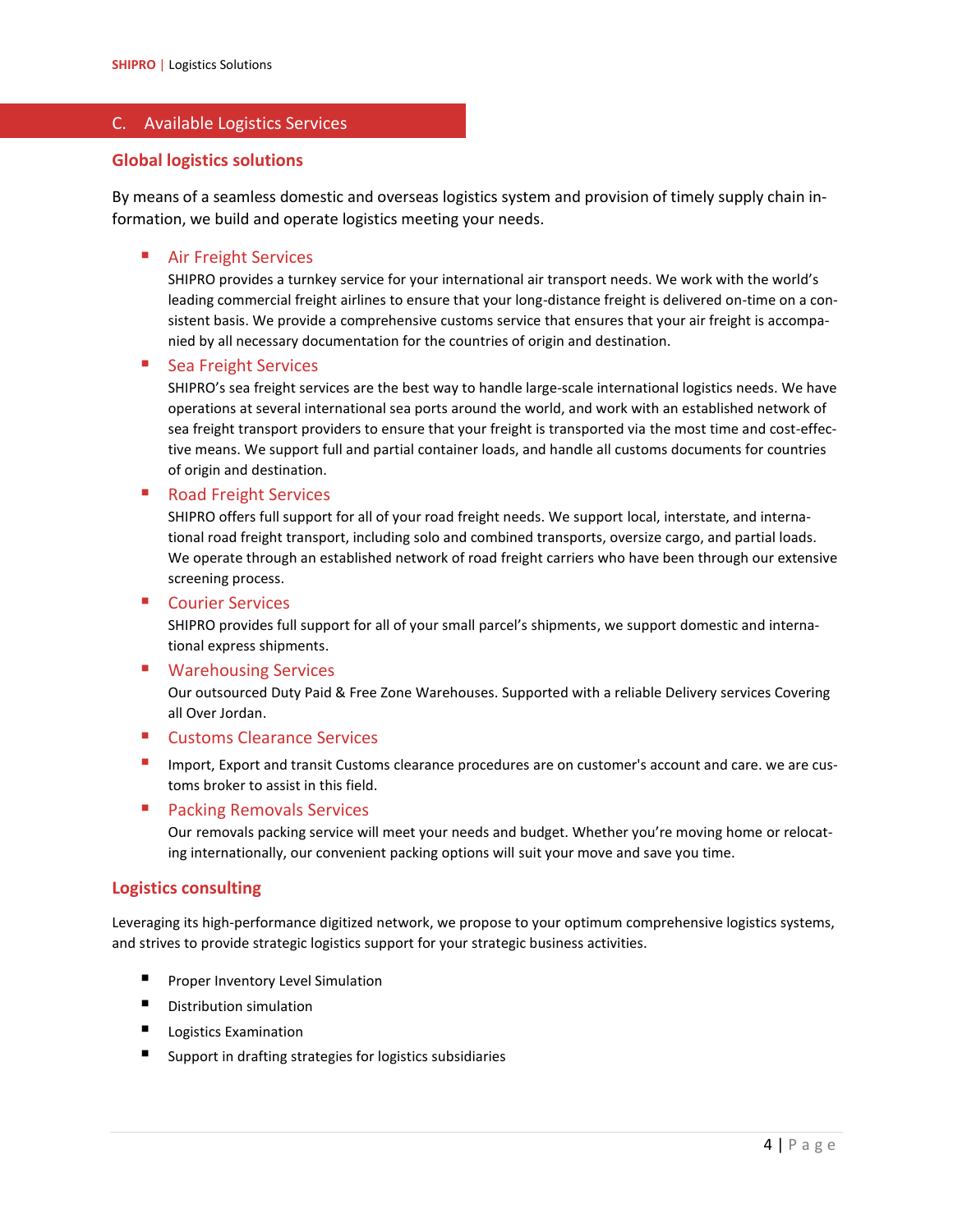# **IT Solutions**

For each of our customer, we combine, construct and provide optimum logistics systems.

- WMS (Warehouse Management System).
- TMS (Transport Management System).
- Mobile Applications.
- Online Tracking Management Systems.

## **Services for industries and business categories**

- Chain stores logistics.
- Suppliers logistics.
- Logistics service for Mail order shops and e-commerce shops.
- Apparel logistics.
- Healthcare and Nursing logistics.
- Chemicals logistics.
- Bulk Container Logistics System
- Lubricants logistics.

By offering a variety of solution services employing IT, we respond to the need to solve SCM issues.